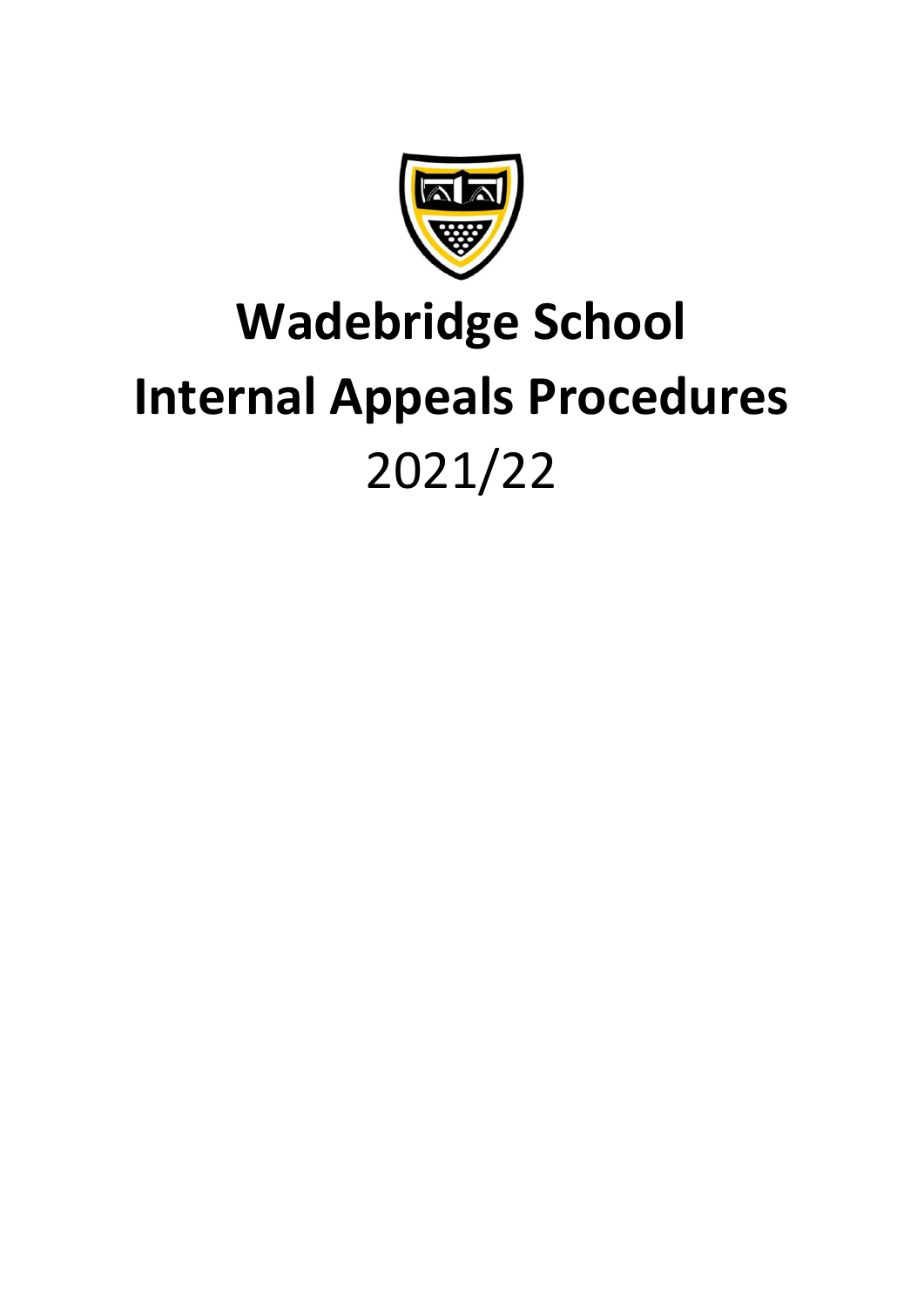## **1. Appeals against internal assessment decisions (centre assessed marks)**

Certain GCSE and other qualifications contain components of non-examination assessment (or units of coursework) which are internally assessed (marked) by Wadebridge School and internally standardised. The marks awarded (the internal assessment decisions) which contribute to the final grade of the qualification are then submitted by the deadline set by the awarding body for external moderation.

This procedure confirms Wadebridge School's compliance with JCQ's General Regulations for Approved Centres 2020- 2021 (section 5.7) that the centre will:

- have in place and be available for inspection purposes, a written internal appeals procedure relating to internal assessment decisions and to ensure that details of this procedure are communicated, made widely available and accessible to all candidates
- before submitting marks to the awarding body inform candidates of their centre assessed marks and allow a candidate to request a review of the centre's marking

Wadebridge School is committed to ensuring that whenever its staff mark candidates' work this is done fairly, consistently and in accordance with the awarding body's specification and subject-specific associated documents.

Wadebridge School ensures that all centre staff follow a robust Non-examination Assessment Policy (for the management of GCSE non-examination assessments). This policy details all procedures relating to nonexamination assessments for, GCSE, Project qualifications, NCFE, BTEC, OCR Nationals, including the marking and quality assurance/internal standardisation processes which relevant teaching staff are required to follow.

Candidates' work will be marked by staff who have appropriate knowledge, understanding and skill, and who have been trained in this activity. Wadebridge School is committed to ensuring that work produced by candidates is authenticated in line with the requirements of the awarding body. Where a number of subject teachers are involved in marking candidates' work, internal moderation and standardisation will ensure consistency of marking.

On being informed of their centre assessed marks, if a candidate believes that the above procedures were not followed in relation to the marking of his/her work, or that the assessor has not properly applied the marking standards to his/her marking, then he/she may make use of the appeals procedure below to consider whether to request a review of the centre's marking.

Wadebridge School will

- 1. ensure that candidates are informed of their centre assessed marks so that they may request a review of the centre's marking before marks are submitted to the awarding body
- 2. inform candidates that they will need to explain on what grounds they wish to request a review of an internally assessed mark as a review will only focus on the quality of their work in meeting the published assessment criteria
- 3. inform candidates that they may request copies of materials (generally, as a minimum, a copy their marked assessment material (work) and the mark scheme or assessment criteria plus additional materials which may vary from subject to subject) to assist them in considering whether to request a review of the centre's marking of the assessment
- 4. having received a request for copies of materials, promptly make them available to the candidate (or for some marked assessment materials, such as art work and recordings, inform the candidate that these will be shared under supervised conditions) within 5 working days
- 5. inform candidates they will not be allowed access to original assessment material unless supervised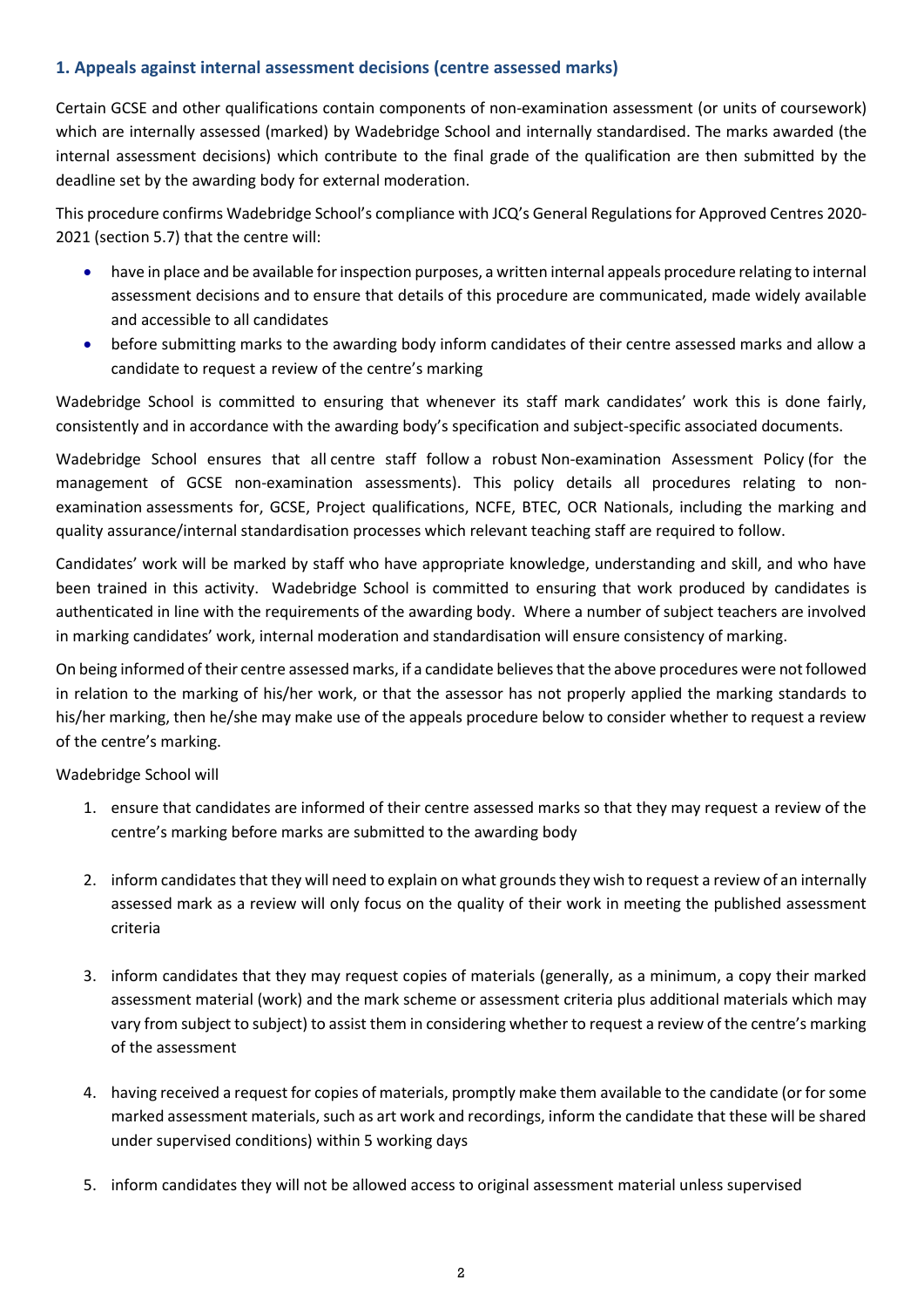- 6. provide candidates with sufficient time in order to allow them to review copies of materials and reach a decision, informing candidates that if their decision is to request a review they will need to explain what they believe the issue to be
- 7. provide a clear deadline for candidates to submit a request for a review of the centre's marking. Requests will not be accepted after this deadline. Requests must be made in writing 7 calendar days of receiving copies of the requested materials by completing the internal appeals form (Appendix A)
- 8. allow 10 working days for the review to be carried out, to make any necessary changes to marks and to inform the candidate of the outcome, all before the awarding body's deadline for the submission of marks
- 9. ensure that the review of marking is conducted by an assessor who has appropriate competence, has had no previous involvement in the assessment of that candidate and has no personal interest in the review
- 10. instruct the reviewer to ensure that the candidate's mark is consistent with the standard set by the centre
- 11. inform the candidate in writing of the outcome of the review of the centre's marking

The outcome of the review of the centre's marking will be made known to the head of centre who will have the final decision if there is any disagreement on the mark to be submitted to the awarding body. A written record of the review will be kept and made available to the awarding body upon request.

The awarding body will be informed if the centre does not accept the outcome of a review.

The moderation process carried out by the awarding bodies may result in a mark change, either upwards or downwards, even after an internal review. The internal review process is in place to ensure consistency of marking within the centre, whereas moderation by the awarding body ensures that centre marking is in line with national standards. The mark submitted to the awarding body is subject to change and should therefore be considered provisional.

The procedure is informed by the JCQ publications [Instructions for conducting non-examination assessments](https://www.jcq.org.uk/exams-office/non-examination-assessments) (6.1), [Review of](https://www.jcq.org.uk/exams-office/non-examination-assessments)  [marking \(centre assessed marks\) suggested template for centres.](https://www.jcq.org.uk/exams-office/non-examination-assessments) and Notice to Centres [-Informing candidates of their centre](https://www.jcq.org.uk/exams-office/non-examination-assessments)  [assessed marks](https://www.jcq.org.uk/exams-office/non-examination-assessments)

### **2. Appeals against the centre's decision not to support a clerical re-check, a review of marking, a review of moderation or an appeal**

This procedure confirms Wadebridge School's compliance with JCQ's General Regulations for Approved Centres (section 5.13) that the centre will:

**have available for inspection purposes** and draw to the attention of candidates and their parents/carers, a **written** internal appeals procedure to manage disputes when a candidate disagrees with a centre decision not to support a clerical re-check, a review of marking, a review of moderation or an appeal.

Following the issue of results, awarding bodies make post-results services available. Subject leaders can ask the Exams Officer to request these services. Full details of these services, internal deadlines for requesting a service and fees charged are provided by the exams officer.

Candidates are also made aware of the arrangements for post-results services and the availability of senior members of centre staff immediately after the publication of results and before they sit any exams, this information can be found on the school's website.

If the centre or a candidate (or his/her parent/carer) has a concern and believes a result may not be accurate, postresults services may be considered.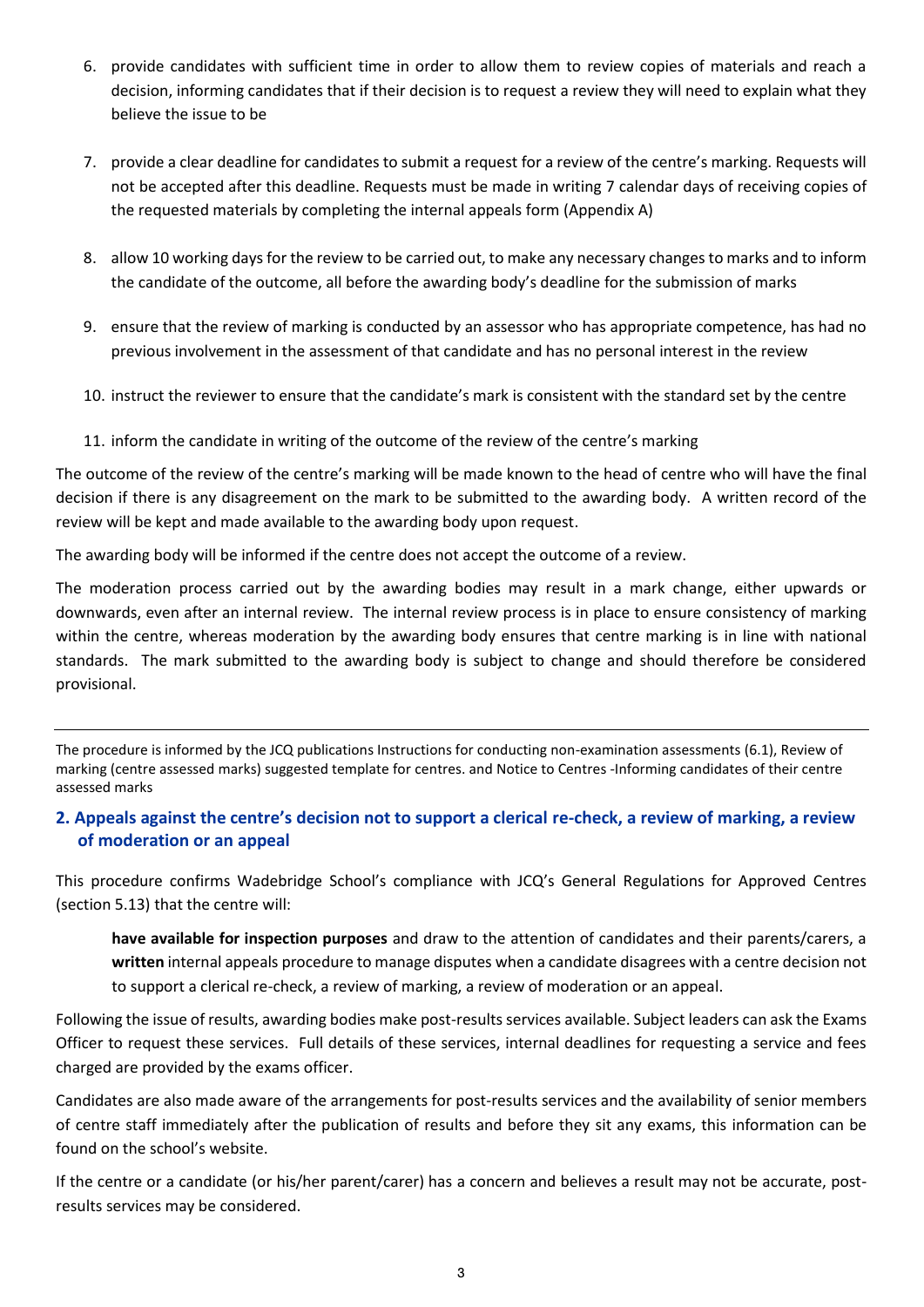The JCQ post-results services currently available are detailed below.

## **Reviews of Results** (RoRs):

- Service 1 (Clerical re-check) This is the only service that can be requested for objective tests (multiple choice tests)
- Service 2 (Review of marking)
- Priority Service 2 (Review of marking) This service is only available for externally assessed components of GCE A-level specifications (an individual awarding body may also offer this priority service for other qualifications)
- Service 3 (Review of moderation) This service is not available to an individual candidate

# **Access to Scripts** (ATS):

- Copies of scripts to support reviews of marking
- Copies of scripts to support teaching and learning

Where a concern is expressed that a particular result may not be accurate, the centre will look at the marks awarded for each component part of the qualification alongside any mark schemes, relevant result reports, grade boundary information etc. when made available by the awarding body to determine if the centre supports any concerns.

For written components that contributed to the final result, the centre will:

- 1. Where a place at college is at risk, consider supporting a request for a Priority Service 2 review of marking
- 2. In all other instances, consider accessing the script by:
	- a) (where the service is made available by the awarding body) requesting a priority copy of the candidate's script to support a review of marking by the awarding body deadline or
	- b) (where the option is made available by the awarding body) viewing the candidate's marked script online to consider if requesting a review of marking is appropriate
- 3. Collect informed written consent/permission from the candidate to access his/her script
- 4. On access to the script, consider if it is felt that the agreed mark scheme has been applied correctly in the original marking and if the centre considers there are any errors in the marking
- 5. Support a request for the appropriate RoR service (clerical re-check or review of marking) if any error is identified
- 6. Collect informed written consent from the candidate to request the RoR service before the request is submitted
- 7. Where relevant, advise an affected candidate to inform any third party (such as a university or college) that a review of marking has been submitted to an awarding body]

Written candidate consent (informed consent via candidate verified email is acceptable from the students WS email account) is required in all cases before a request for a RoR service 1 or 2 (including priority service 2) is submitted to the awarding body. Consent is required to confirm the candidate understands that the final subject grade and/or mark awarded following a clerical re-check or a review of marking, and any subsequent appeal, may be lower than, higher than, or the same as the result which was originally awarded. Candidate consent must only be collected after the publication of results.

For any moderated components that contributed to the final result, the centre will:

- Confirm that a review of moderation cannot be undertaken on the work of an individual candidate or the work of candidates not in the original sample submitted for moderation
- Consult the moderator's report/feedback to identify any issues raised
- Determine if the centre's internally assessed marks have been accepted without change by the awarding body – if this is the case, a RoR service 3 (Review of moderation) will not be available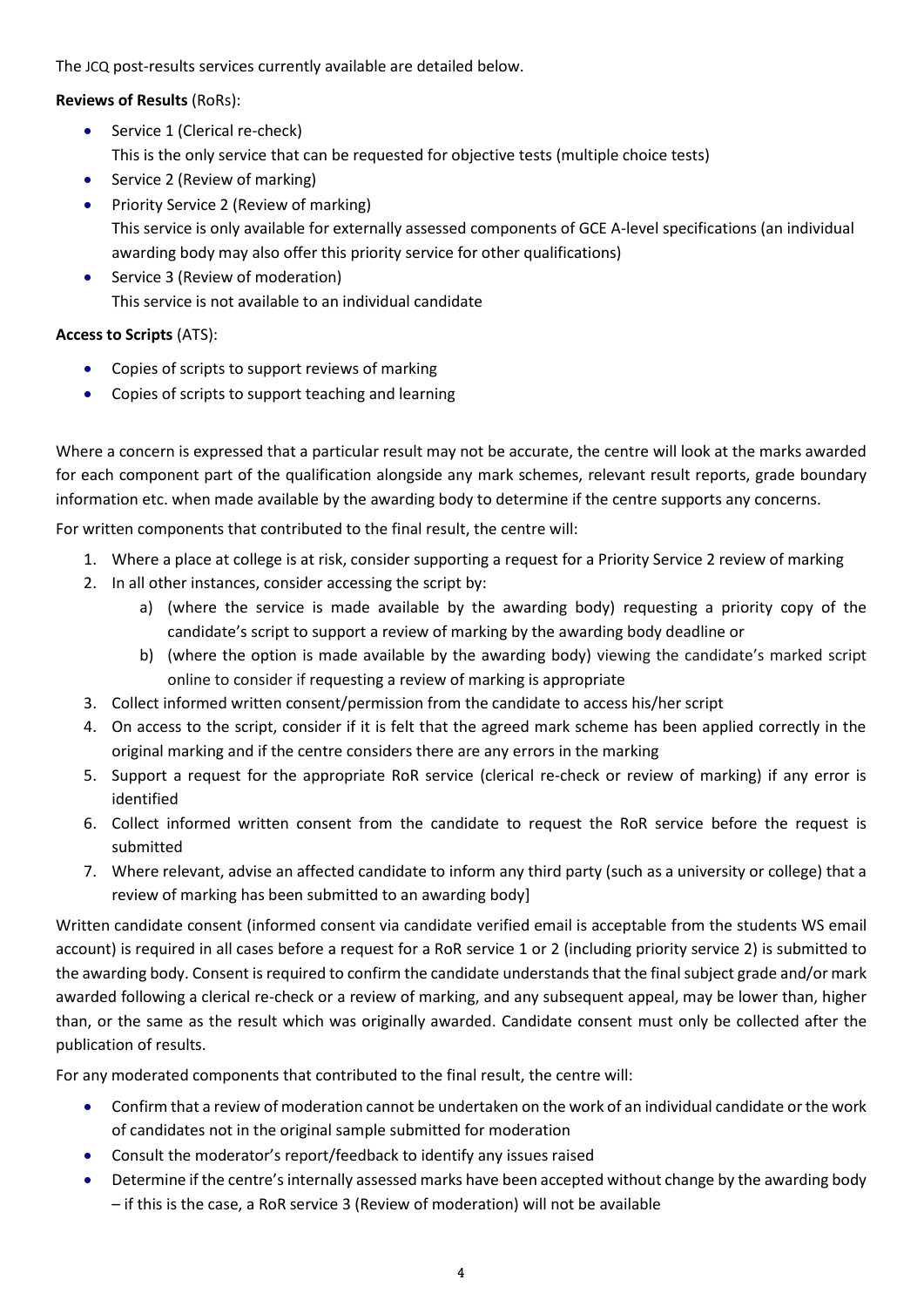• Determine if there are any grounds to submit a request for a review of moderation for the work of all candidates in the original sample]

Where a candidate disagrees with a centre decision not to support a clerical re-check, a review of marking or a review of moderation, the centre will:

- For a review of marking (RoR priority service 2), advise the candidate he/she may request the review by providing informed written consent (and the required fee) for this service to the centre by the deadline set by the centre
- For a review of marking (RoR service 1 or 2), first advise the candidate to access a copy of his/her script to support a review of marking by providing written permission for the centre to access the script (and any required fee for this service) for the centre to submit this request
- After accessing the script to consider the marking, inform the candidate that if a request for a review of marking (RoR service 1 or 2) is required, this must be submitted by the deadline set by the centre by providing informed written consent (and the required fee for this service) for the centre to submit this request
- Inform the candidate that a review of moderation (RoR service 3) cannot be requested for the work of an individual candidate or the work of a candidate not in the original sample

If the candidate (or his/her parent/carer) believes there are grounds to appeal against the centre's decision not to support a review of results, an internal appeal can be submitted to the centre, by completing the internal appeals form at least 5 calendar days prior to the deadline for review of results.

The appellant will be informed of the outcome of his/her appeal after 5 calendar days.

Following the RoR outcome, an external appeals process is available if the head of centre remains dissatisfied with the outcome and believes there are grounds for appeal. The JCQ publications Post-Results Services and JCQ Appeals Booklet (A guide to the awarding bodies' appeals processes) will be consulted to determine the acceptable grounds for a preliminary appeal.

Where the head of centre is satisfied after receiving the RoR outcome, but the candidate (or his/her parent/carer) believes there are grounds for a preliminary appeal to the awarding body, a further internal appeal may be made to the head of centre. Following this, the head of centre's decision as to whether to proceed with a preliminary appeal will be based upon the acceptable grounds as detailed in the JCQ Appeals Booklet. Candidates or parents/carers are not permitted to make direct representations to an awarding body.

**Internal appeals form** should be completed and submitted to the centre within 5 calendar days of the notification of the outcome of the RoR. Subject to the head of centre's decision, this will allow the centre to process the preliminary appeal and submit to the awarding body within the required **30 calendar days** of receiving the outcome of the review of results process. Awarding body fees which may be charged for the preliminary appeal must be paid to the centre by the appellant before the preliminary appeal is submitted to the awarding body (fees are available from the exams officer). If the appeal is upheld by the awarding body, this fee will be refunded by the awarding body and repaid to the appellant by the centre.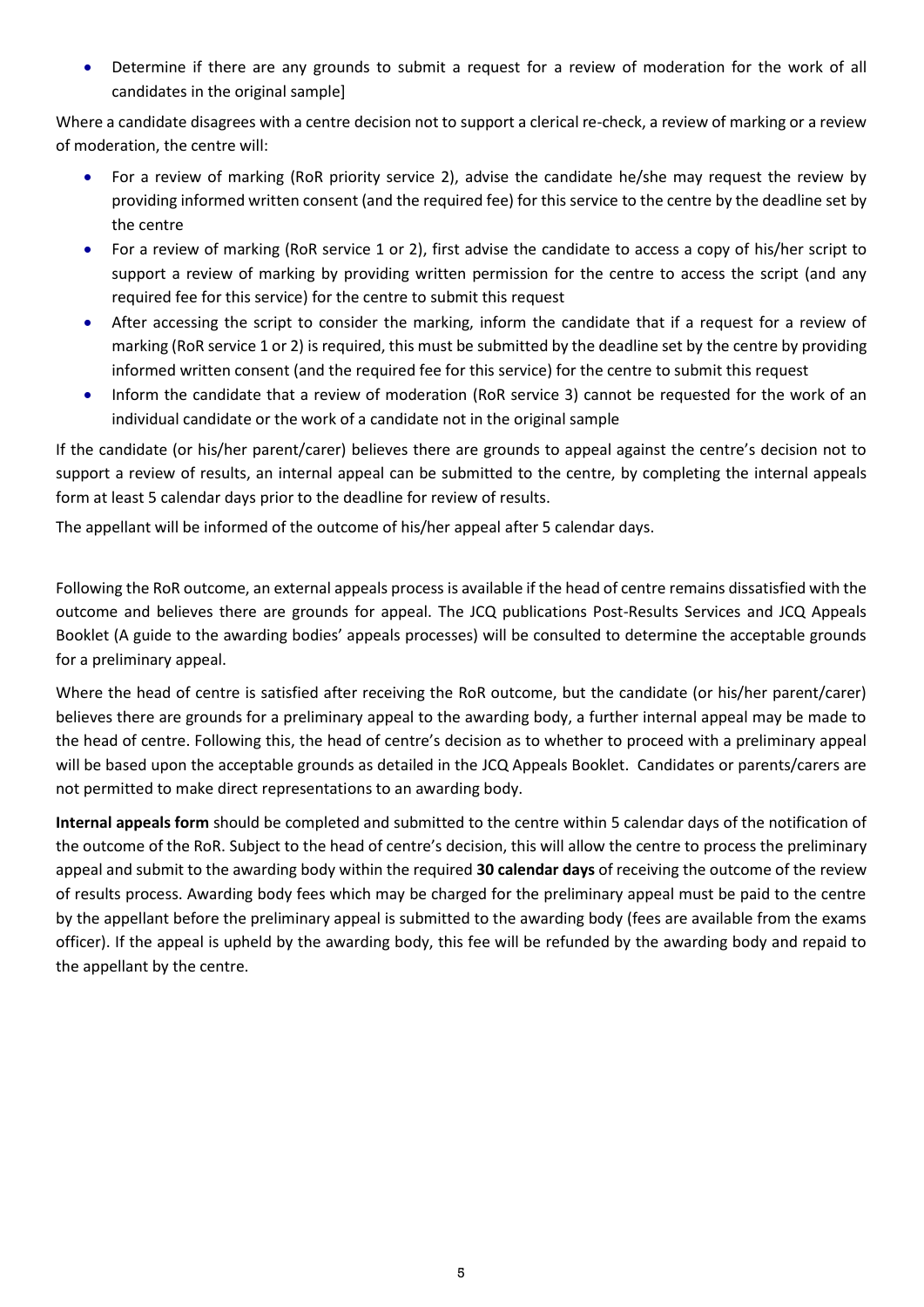#### **Internal Appeals form**

Date received

Reference No.

Please tick box to indicate the nature of your appeal and complete all white boxes on the form below

- $\Box$  Appeal against an internal assessment decision and/or request for a review of marking
- $\Box$  Appeal against the centre's decision not to support a clerical re-check, a review of marking, a review of moderation or an appeal

| Name of<br>appellant             | Candidate name<br>if different to<br>appellant |  |
|----------------------------------|------------------------------------------------|--|
| Awarding body                    | Exam paper code                                |  |
| Qualification<br>type<br>Subject | Exam paper title                               |  |

Please state the grounds for your appeal below:

(If applicable, tick below)

Where my appeal is against an internal assessment decision I wish to request a review of the centre's marking

If necessary, continue on an additional page if this form is being completed electronically or overleaf if hard copy being completed

Appellant signature:  $\Box$  Date of signature: